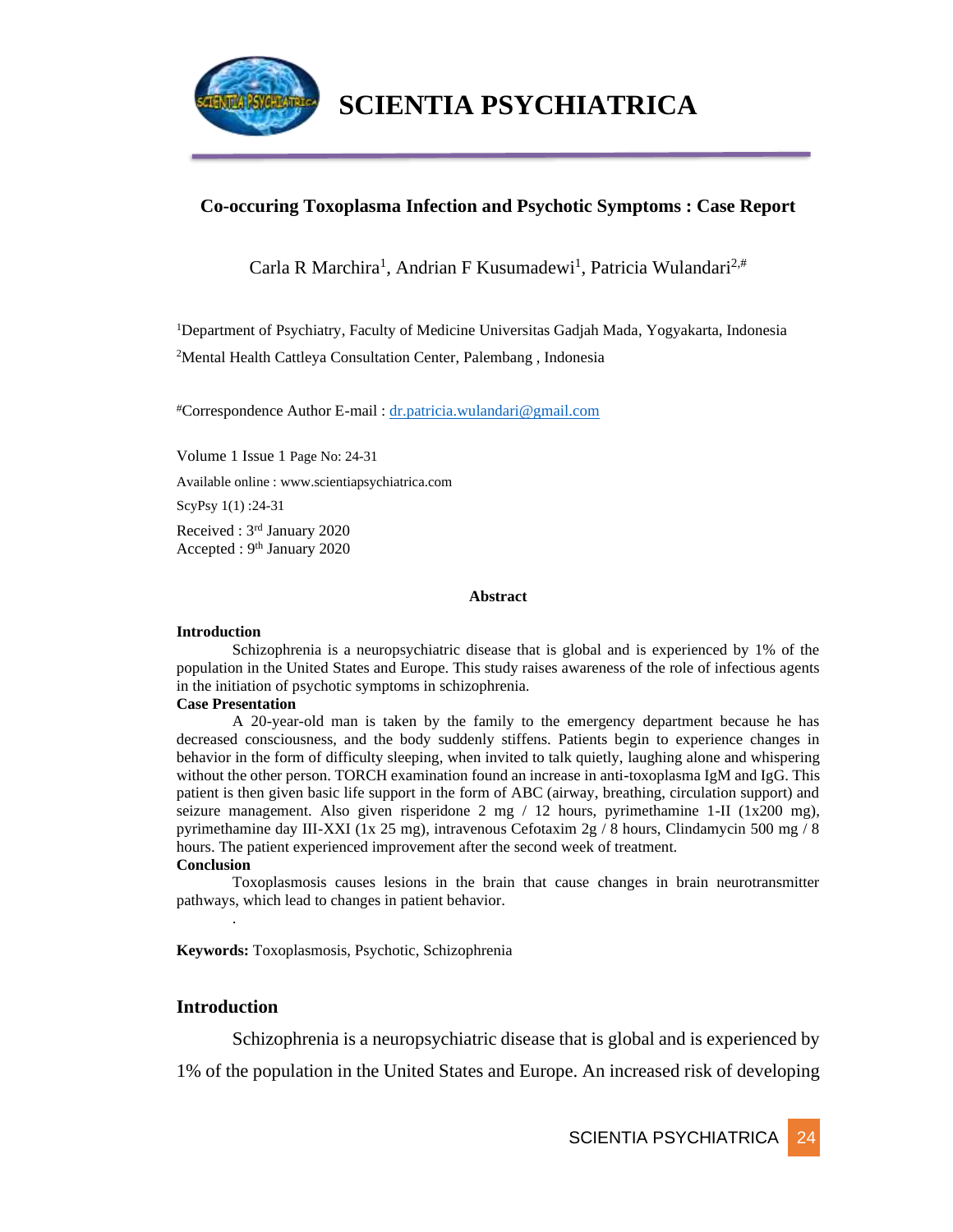

schizophrenia in individuals with a history of family members with the same mental illness indicates that the disease has a genetic or hereditary etiology. Environmental factors also determine the emergence of schizophrenia. Epidemiological studies, for example, have established that winter-spring births, city births, and perinatal and postnatal infections are all risk factors that influence the development of schizophrenia in a person. These studies have re-increased interest in the role of infectious agents in schizophrenia. A study states there is a relationship between toxoplasma infection with the appearance of psychotic symptoms resembling schizophrenia.<sup>1</sup>

T. gondii is the most intracellular parasite found in toxoplasmosis. Its life cycle can only be completed in cats and rodents, which are the definitive hosts. However, T. gondii also infects a variety of intermediary hosts, including humans. Toxoplasma organisms have also been shown to interfere with learning and memory in mice and produce behavioral changes in mice and rats. What's interesting is the research that shows that mice infected with Toxoplasma become less neophobia, which causes a reduction in their natural aversion to the smell of cats. This change in behavior increases the likelihood that mice will be eaten by cats, thus allowing Toxoplasma to complete its life cycle, an example of manipulation of host behavior driven by parasites by parasites. Some cases of acute toxoplasmosis in adults are associated with psychiatric symptoms such as delusions and hallucinations.<sup>2-4</sup> This case report will describe a toxoplasma infection accompanied by psychotic symptoms in our patients.

#### **Case Presentation**

A man aged 20 years, a student, Javanese, Catholic, living in a village in Bantul, Yogyakarta, was brought by his family to the emergency department at Sardjito Hospital, Yogyakarta.

Based on alloanamnesis, we found prenatal history as follows; the patient was an unwanted baby, born when the mother was 20 years old. The situation of the mother during pregnancy is quite depressed because the patient is a pregnant child out of wedlock. The patient's mother was not approved to marry the patient's biological father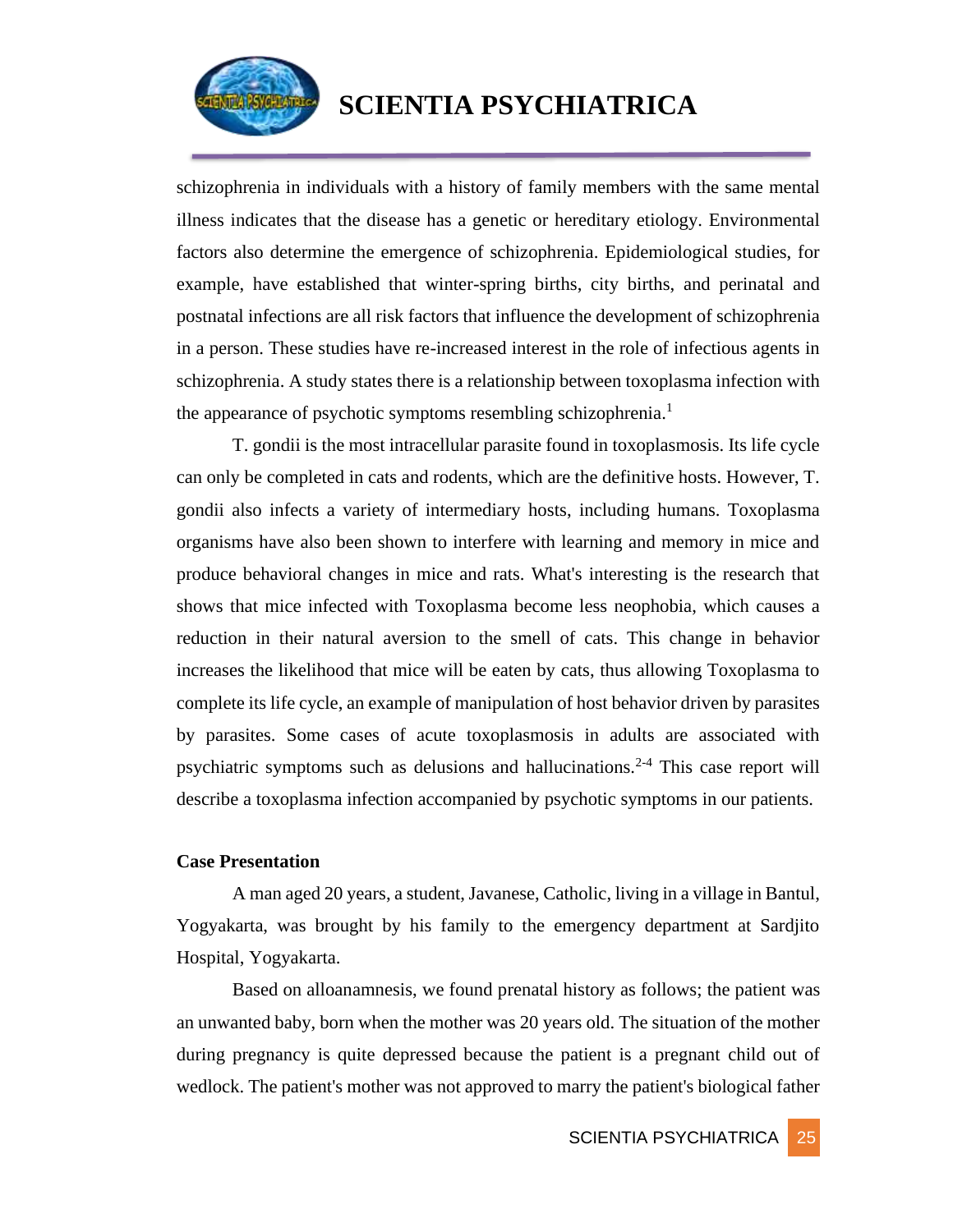

because of religious differences. The patient was cared for by her mother until the age of 2 years. After 2 years, patient care was left to grandma because the mother would work in Jakarta. According to the family, the achievement of patients in school is quite good, patients were classified as smart children in school. Somehow, there were some bad experiences that happened when he was a child. During elementary school the patient once asked his teacher about who his father was. However, the teacher answered his father was absent. Then the patient asked the same thing to grandfather, then was answered that his father was the patient's grandfather. Patients also often feel ashamed because they are often bullied by their friends.

This patient was taken by the family to the emergency department because of decreased consciousness, and the body suddenly stiffened. . 4 days before entering the hospital, the patient began experiencing changes in behavior in the form of insomnia, when invited to talk quietly, laughing alone and whispering without any interlocutors. The patient is then taken by the family to the priest, but there is no improvement. 1 day before entering the hospital, the patient went berserk against the family, did not want to sleep, eat-drink and take care of themselves. The patient laughs more often and does not want to answer if asked one month before entering the hospital, the patient suddenly stiffened in the legs and arms. According to friends, at that time the patient was unconscious during the seizure, and after the seizure regained consciousness. CT scan results are normal. The patient had not previously been treated for psychiatric disorders.

Physical examination and neurologic status are within normal limits. There was an increase in SGOT (84 u / l), Glucose during (150 mg / dl), Neutrophil count (81%) Lymphocytes (10.5%). Urinalysis showed an increase in erythrocyte count (13,207), an increase in leukocyte count (7770), and bacteria were found in the urine. TORCH examination found an increase in anti-toxoplasma IgM and IgG.

This patient is then given basic life support in the form of ABC (airway, breathing, circulation support) and seizure management. Also given risperidone 2 mg / 12 hours, pyrimethamine 1-II (1x200 mg), pyrimethamine day III-XXI (1x 25 mg), intravenous Cefotaxim 2g / 8 hours, Clindamycin 500 mg / 8 hours.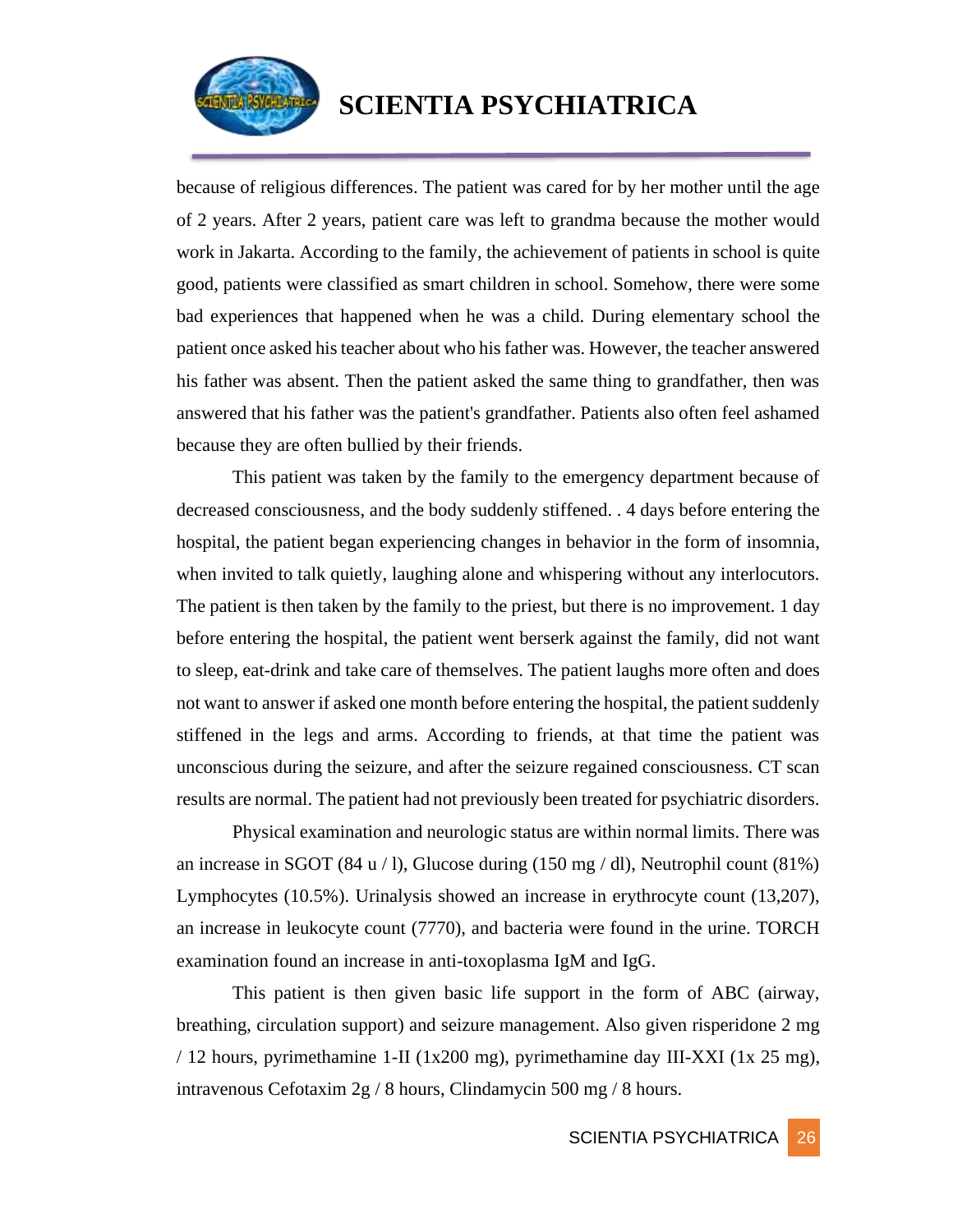

The patient experienced improvement after the second week of treatment. The patient begins to regain consciousness and begin to be responsive when asked. The patient begins to be able to answer a number of questions, although it still seems weak. In psychiatric interviews, autistic thinking, blocking, hypothimic mood, and auditory halucination were obtained.

Psychotherapy is given to families who care for patients, including supportive psychotherapy and education about drug compliance after discharge from hospital. After about 1 month of treatment, the patient experiences partial recovery, although some sequelae such as blocking and hearing hallucinations are sometimes still experienced.

#### **Discussion**

Toxoplasmosis is an infection caused by Toxoplasma gondii, an intracellular parasitic protozoan (non-flagellate organism), which infects most warm-blooded animals, including humans. Toxoplasmosis has three stages of infection (infective stages), namely rapidly dividing invasive tachizoite, slowly dividing bradyzoite in tissue cysts, and environmental stage sporozoite, which is protected in oocysts. The prevalence of toxoplasmosis in the world's population is around 25 to 30% with variations between countries 10-80%. Low seroprevalence (10-30%) was observed in North America, Southeast Asia and Sahelia countries in Africa. Moderate prevalence (30-50%) is found in Southern and Central Europe, and high prevalence is found in Latin America and tropical African countries.<sup>5-7</sup>

T. gondii is considered a zoonosis worldwide. Infection in humans occurs through consumption of cysts which are often found in raw or undercooked meat, oocysts present in contaminated water or other food (vegetables) or by default through transplacental transmission of tachyzoites if the mother suffers from acute infection during pregnancy. Other forms of transmission have been described including transplantation of infected organs or transfusion of contaminated blood cells.<sup>8,9</sup>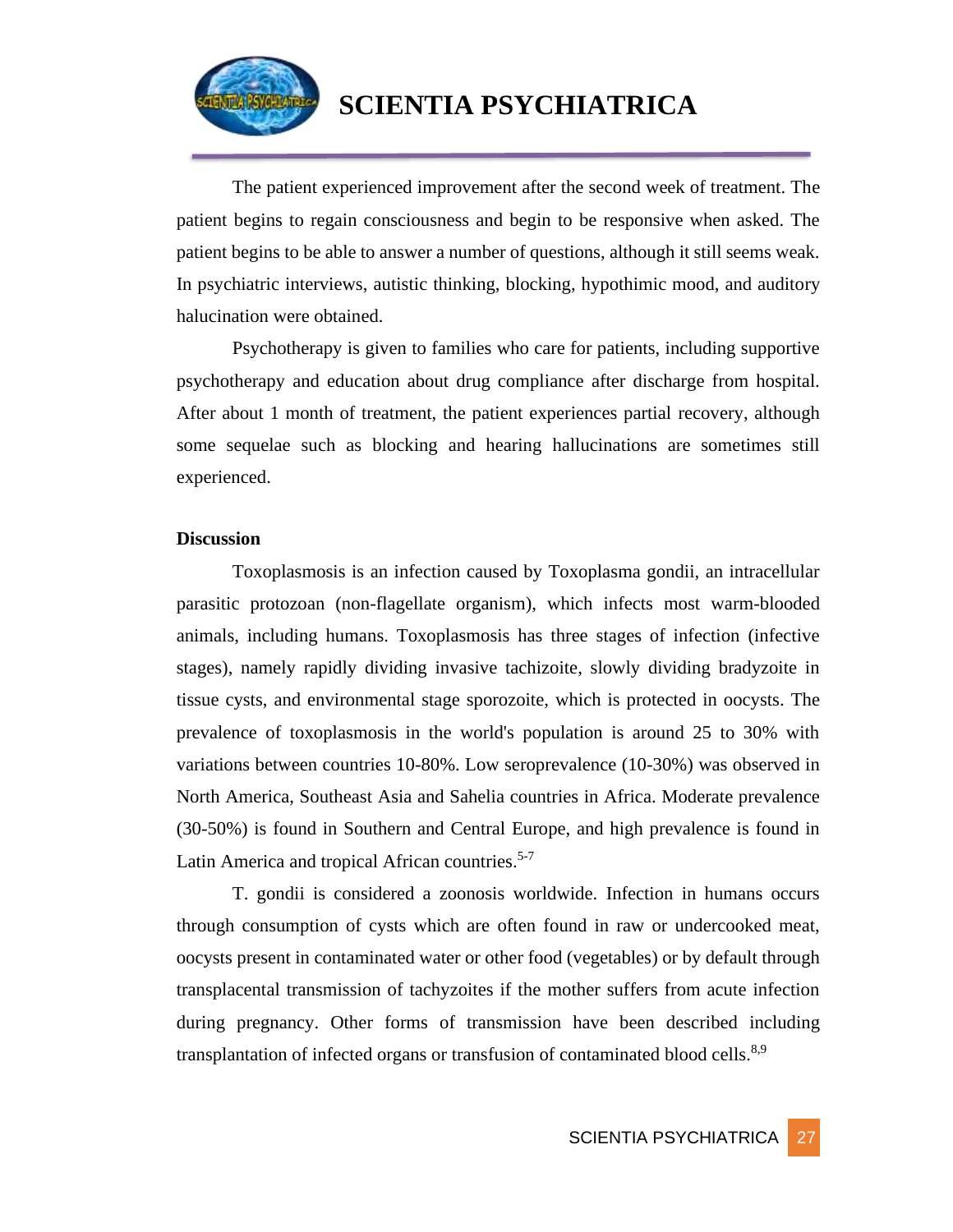

The life cycle of T. gondii is complex and may involve many hosts. Felines (domestic cats) are considered as the definitive hosts and humans and various other warm-blooded animals function as intermediary hosts. Both types of host infections occur through ingestion of tissue cysts. Intermediary hosts can also be infected through ingestion of oocysts and tachyzoites.<sup>10,11</sup>

Once ingested, the cyst will release slow multiplier bradyzozoites in the intestinal tract, which will attack epithelial cells and become tachyzoites that multiply very quickly, and will continue to replicate and infect any nucleated cells until the immune response is mediated by these pressing cells. replication that results in chronic infection with the formation of tissue cysts. The parasitic sexual stages will only occur in definitive host intestinal epithelial cells. This will cause shedding of oocysts in the stool, which will then sporulate and become infective after contact with the atmosphere. $12,13$ 

In intermediate hosts, tissue cysts can survive indefinitely in the brain or muscles. However, when asymptomatic individuals exhibit some immune deficiency, reactivation of the latent form can occur, resulting in severe tissue damage. As cysts (filled with bradyzoites) have a tendency for nerve cells, eyes and muscles, reactivation (tachyzoites) will often be present as chorioretinitis, myalgia and cerebral toxoplasmosis, which are usually fatal if not treated.<sup>11-13</sup>

Psychosis syndrome occurs associated with increased dopamine neurotransmitter activity (hyperactivity of the central dopaminergic system). The action of a typical antipsychotic drug is to block dopamine at post synaptic receptors on neurons in the brain, especially in the limbic system and the extrapyramidal system (dopamine D2 receptor antagonist), so it is effective for positive symptoms. While the new (atypical) antipsychotic drug besides having an affinity for dopamine D2 receptors is also against 5HT serotonin receptors (serotonin dopamine antagonists), so that it can stabilize dopamine in the mesocortex pathway so that it is effective for negative symptoms.<sup>14</sup>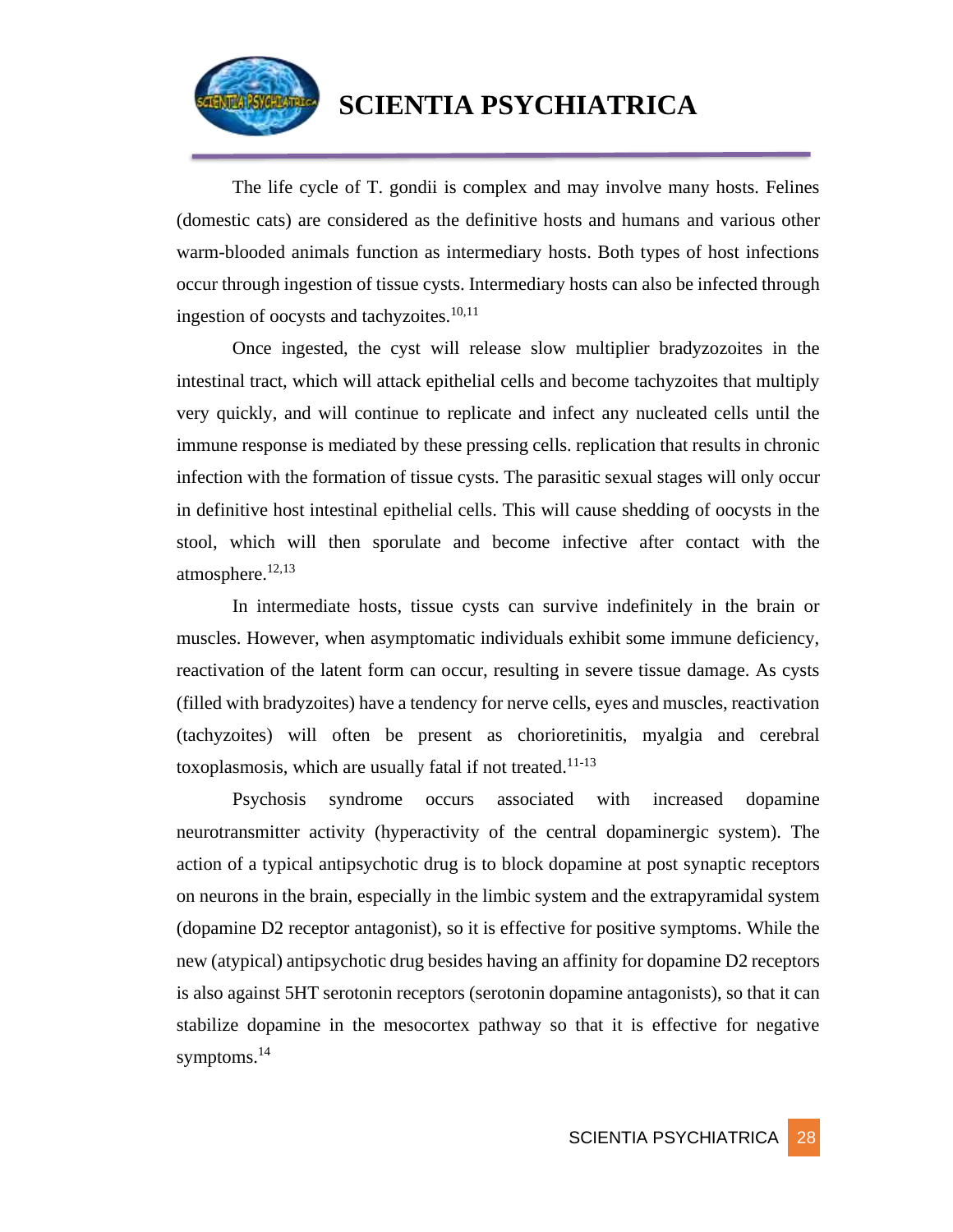

Pyrimethamine is a folic acid antagonist that is used as an antimalarial or with sulfonamides to treat toxoplasmosis. The choice of pyrimethamine as a regimen for treating toxoplasmosis is due to the specific therapeutic action of distinguishing between host and parasite based on nucleic acid precursors. The effectiveness of pyrimethamine in treating toxoplasma gondii increases when combined with sulfonamides.<sup>15</sup>

Folic acid is a derivative of 5 formyl tetrahydrofolic acid. Folic acid plays a role in purine / pyrimidine synthesis in the inhibition of dihydrofolate reductase, so that the process of DNA replication and RNA transcription can take place.<sup>15</sup>

Clindamycin is effective in inhibiting bacterial growth, by blocking the dissociation of peptidyl transfer RNA (t-RNA) from the ribosome, resulting in the termination of RNA-dependent protein synthesis. Clindamycin is an alternative to sulfonamides. Clindamycin is beneficial when used in conjunction with pyrimethamine in the treatment of acute toxoplasmosis in the central nervous system that occurs in patients with HIV-AIDS.<sup>16</sup>

### **Conclusion**

Toxoplasmosis causes lesions in the brain that cause changes in brain neurotransmitter pathways, which lead to changes in patient behavior.

### **References**

- 1. Swami A, Thakuria R, Kharat S. Cerebral Toxoplasmosis in a Treatment Naive HIV Patient with High CD4 Count Responding to Treatment with a Regime of Cotrimoxazole and Pyrimethamine: Do We Need to Start Prophylaxis for Toxoplasmosis at a Higher CD4 Count? HIV/AIDS Research and Treatment. 2015 August; 2(3):72-5
- 2. Neki N. Cerebral Toxoplasmosis in HIV/AIDS Patient- A Case Report. Bangladesh Journal Medicine. 2014 June; 25;76-7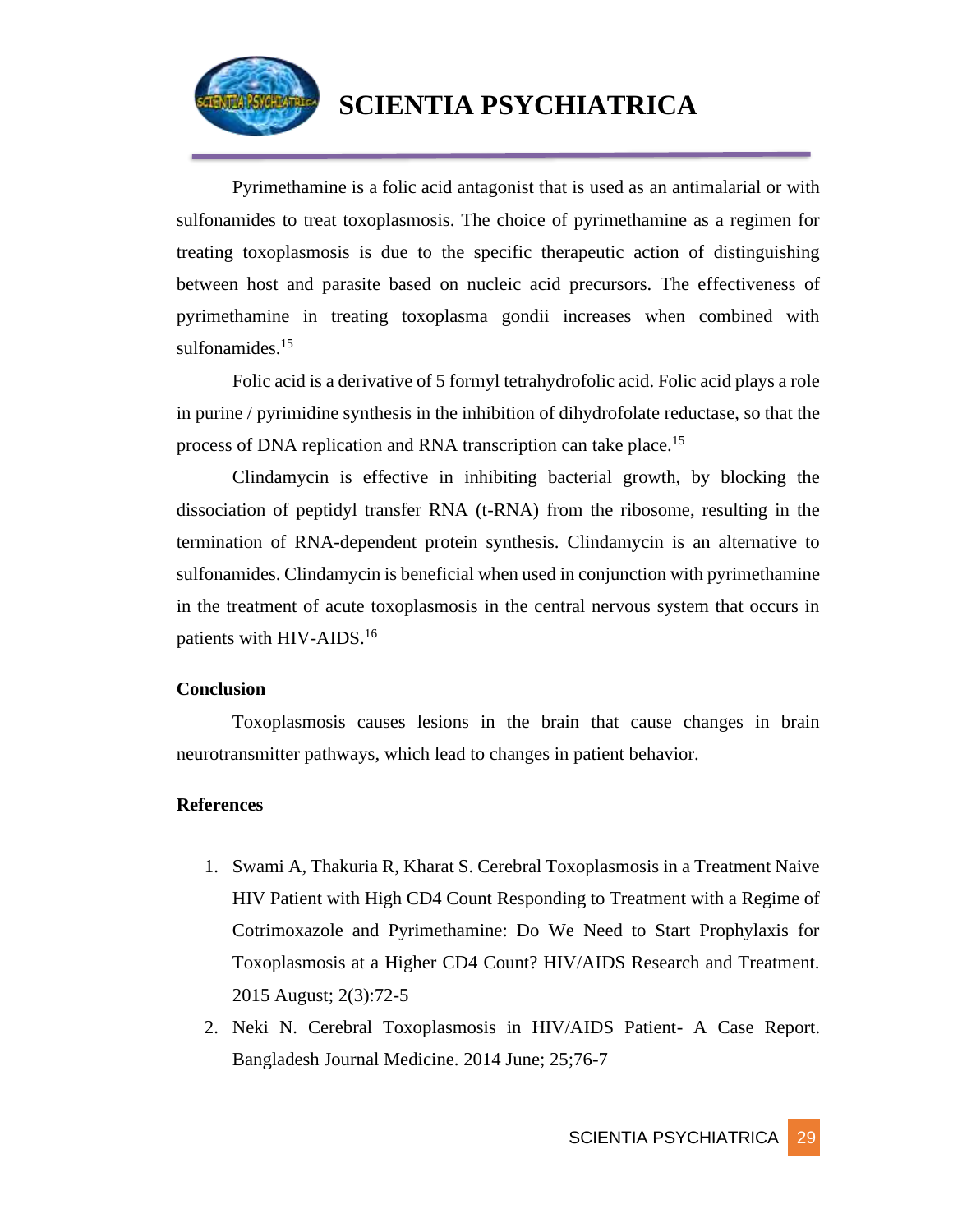

- 3. Soleimani A, Bairami A. Cerebral Toxoplasmosis in A Patient Leads to Diagnosis of AIDS. Asian Pacific Journal of Tropical Disease. 2015 July; 5(8):667-8
- 4. Basavaraju A. Toxoplasmosis in HIV Infection: An Overview. Tropical Parasitology. 2016 Jul-Dec; 6(2):129-135
- 5. Baratioo A, Hashemi B, Rouhipour A, Haroutunian P, Mahdlou M. Review of Toxoplasmic Encephalitis in HIV Infection; a Case Study. Archives of Neuroscience. 2015 April; 2(2):1-5
- 6. Nasronudin. Toksoplasmosis. In N, Hadi U, Vitanata M, Triyoni EA, B, S, et al., editors. Penyakit infeksi di Indonesia solusi kini dan mendatang. Surabaya: Pusat penerbitan dan percetakan UNAIR; 2011.:494-500.
- 7. Naqi, Azeemuddin, Ahsan. Cerebral toxoplasmosis in a patient with acquired immunodeficiency syndrome. J. Pak Med Association. 2010; 60(4): 316-8.
- 8. Ronaldo A. Steroids in neuroinfection. Arq. NeuroPsiquiatr. 2013; 71(9B): 717-21.
- 9. CDC. HIV and injection drug used. Diakses dari [https://www.cdc.gov/hiv/risk/idu.html.](https://www.cdc.gov/hiv/risk/idu.html)
- 10. Hasemi-shahri M, Sharifi-Mood B, Metanat, Salehi M, Sharifi. Blood-Borne Infections in Tattooed People. Int J Infect. 2016; 3(2): 1-4.
- 11. Antinori A, Larussa D, Cingolani A, Lorenzini P, Bossolasco S, Finazzi M. Prevalence, associated factors, and prognostic determinants of AIDS related toxoplasmic encephalitis in the era of advanced highly active antiretroviral therapy. Clin infect Dis. 2004; 39:1981-91.
- 12. Yancheva N, Tsvetcova N, Marinova I, Elenkov I, Tchervenyakova T, Nikolova M, et al. A Report of Two Cases with Different Clinical Presentation of Cerebral Toxoplasmosis in HIV-Infected Bulgarian Patient. Journal of AIDS and Clinical Research. 2017 February; 8(673):1-3